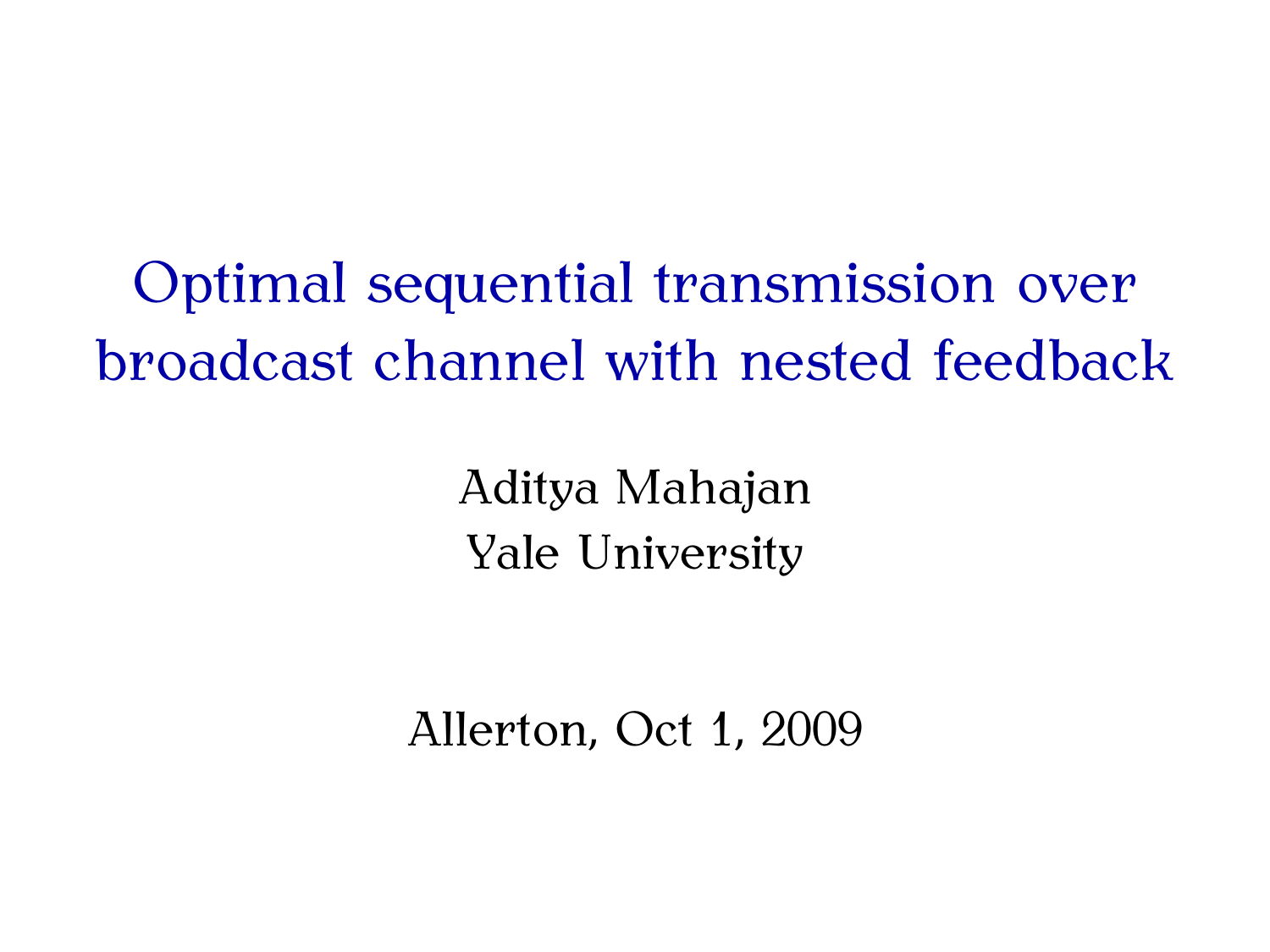# *Model*



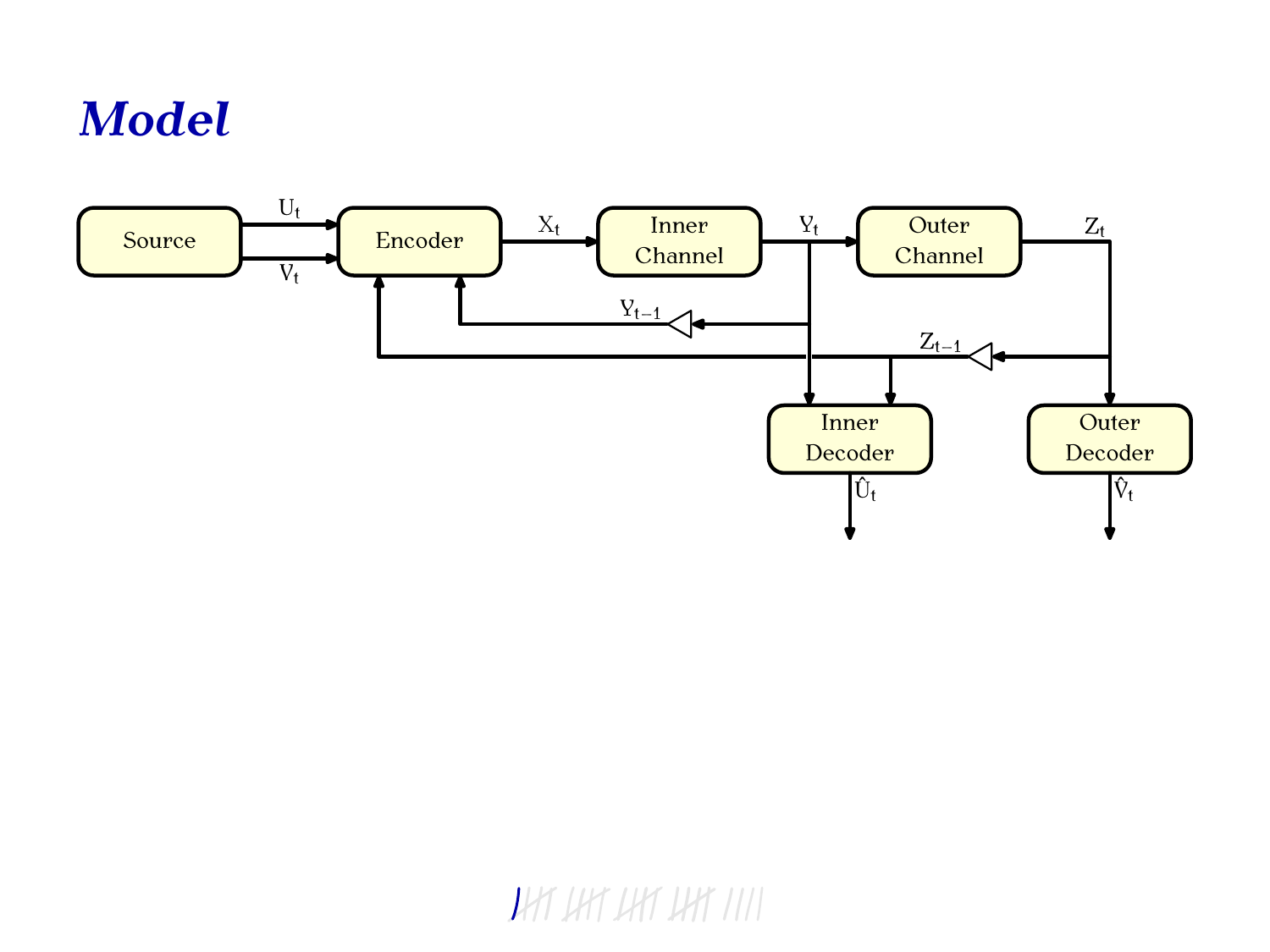# *Model*

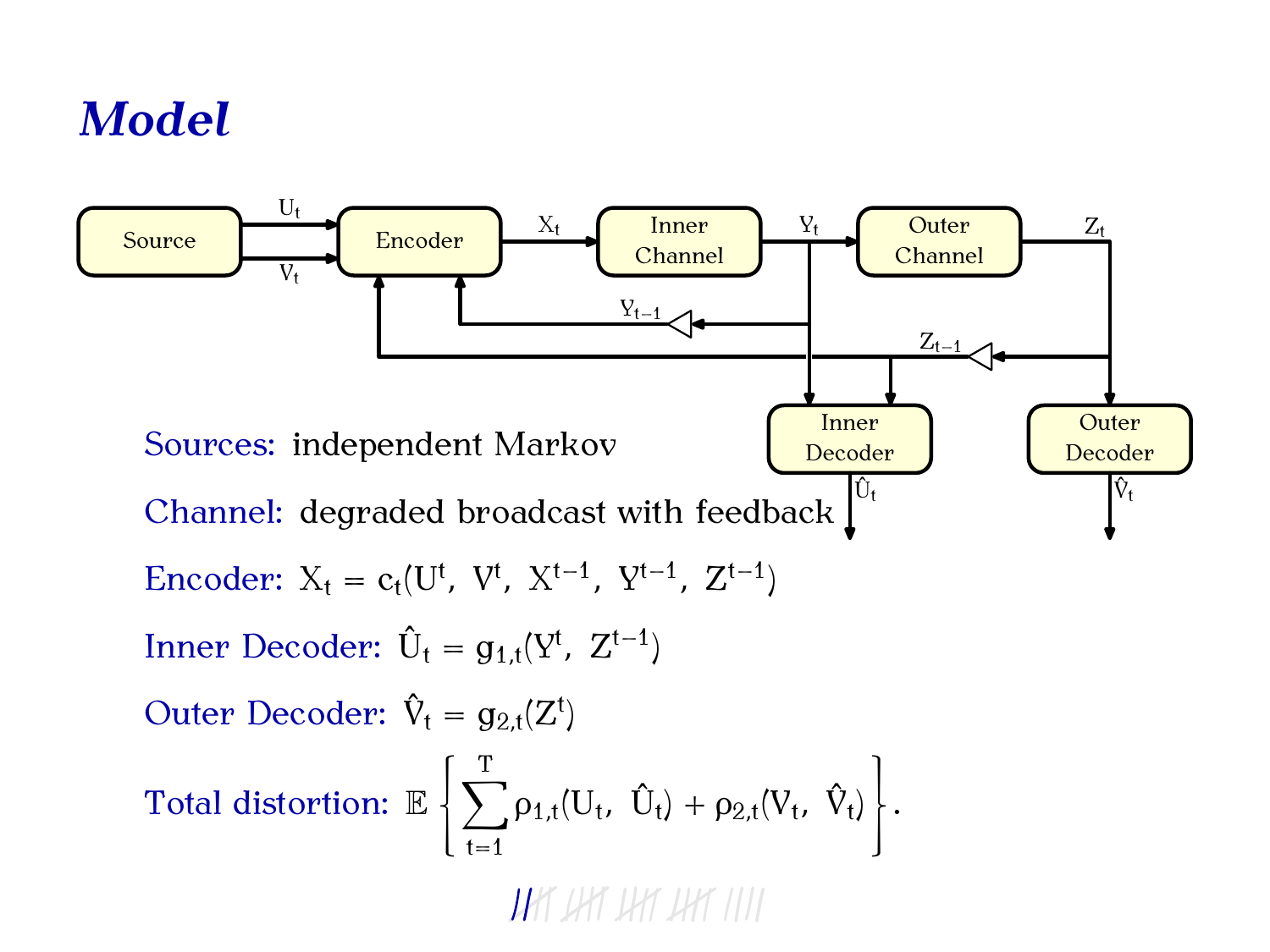Obtain structural results and sequential decomposition

Similar in spirit to the results in point-to-point communication.

- *◦* No feedback (Teneketzis, TIT 2006, M and Teneketzis, TIT 2009)
- *◦* Noiseless feedback (Walrand and Varaiya, TIT 1982)
- *◦* Noisy feedback (M and Teneketzis, JSAC 2008)

### THE USE USE USE 1111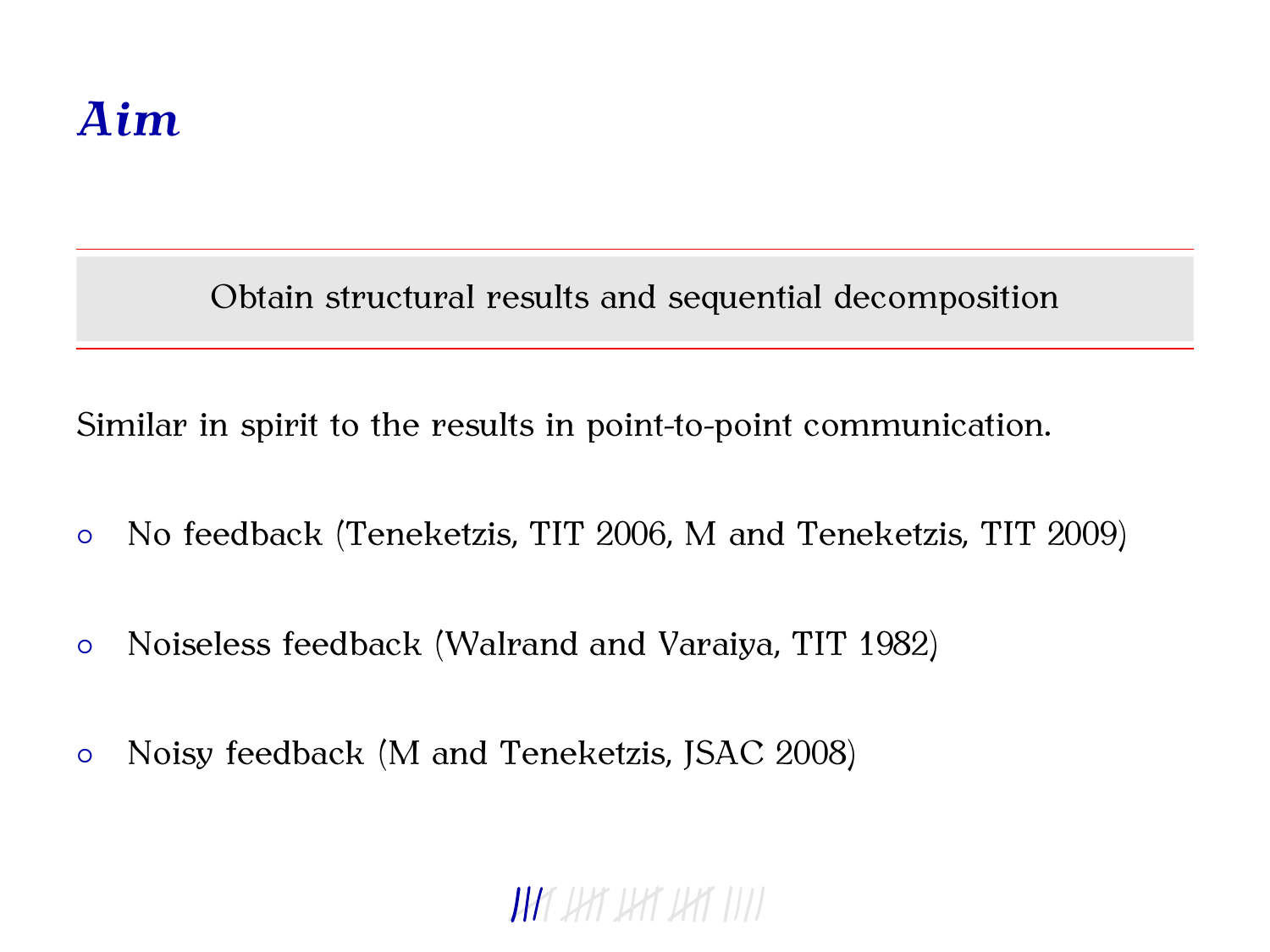### *Why consider structural results?*

The domain of encoding and decoding functions increases with time.

- *◦* Difficult to find optimal strategies
- *◦* Difficult to implement a strategy

Want a sufficient statistic that does not increase with time.

Structural results can be useful for deriving additional results.

*◦* For real-time communication over symmetric channels, uncoded transmission is optimal (Walrand and Varaiya, 1982)

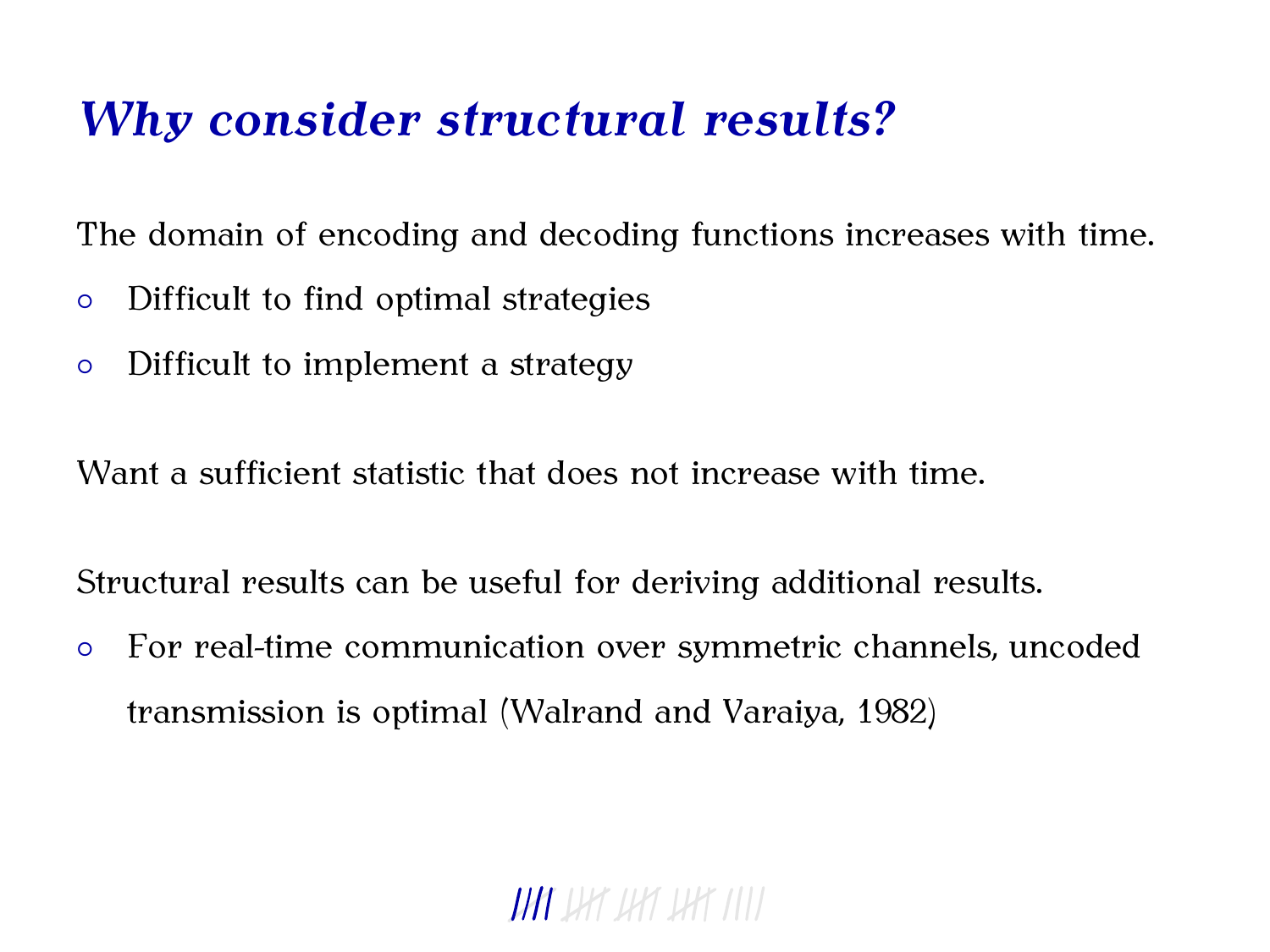#### *Results also applicable to info theoretic setup*

If we assume that the source is constant,

and  $\rho_{i,t} \equiv 0$  for  $t = 0, ..., T - 1$  and  $\rho_{i,T}(w, \hat{w}) =$  $\int 0$ , if w =  $\hat{w}$ ; 1*,* otherwise. then the setup is same as classical information theory setup.

For degraded broadcast channels, feedback does not improve capacity (Leighton and Tan 1977, ElGamal 1978)

Feedback can help simplify communication scheme.

Motivated by recent results of Shayevitz and Feder (ISIT 07, 08). In particular, by Coleman's (ISIT 09) interpretation of the results.

**UHT** UHT UHT UHT IIII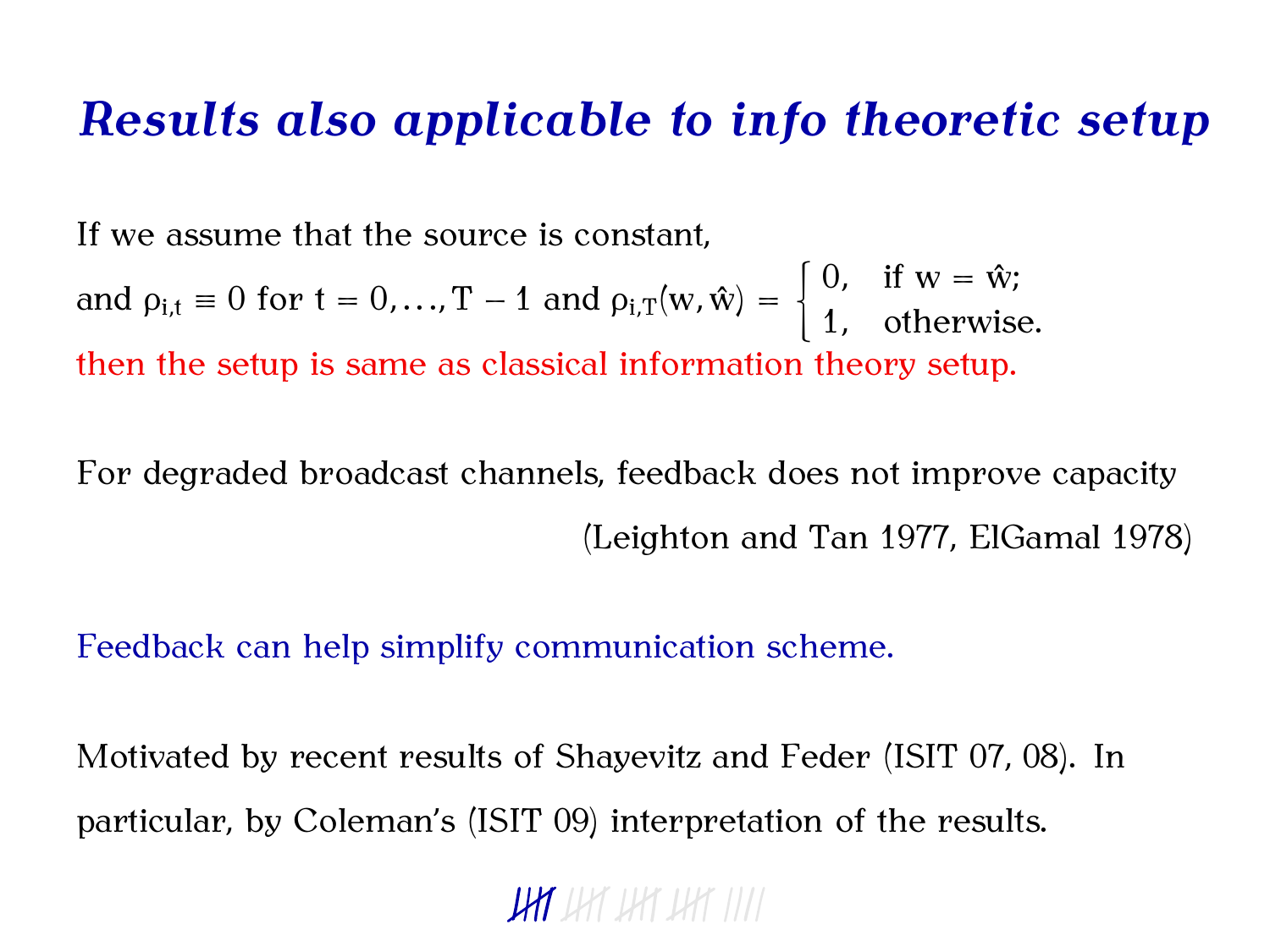# *Help in crystallizing ideas about general decentralized systems*

The main idea of Walrand and Varaiya (1982) can be generalized to

- *◦* Information structures with shared information (M, Nayyar, and Teneketzis, 2008)
- *◦* delay-sharing information structures (Nayyar, M, and Teneketzis, ACC 2010)

The main idea of M and Teneketzis (2008, 2009) can be generalized to

*◦* Arbitrary two agent team problems (M, 2008)

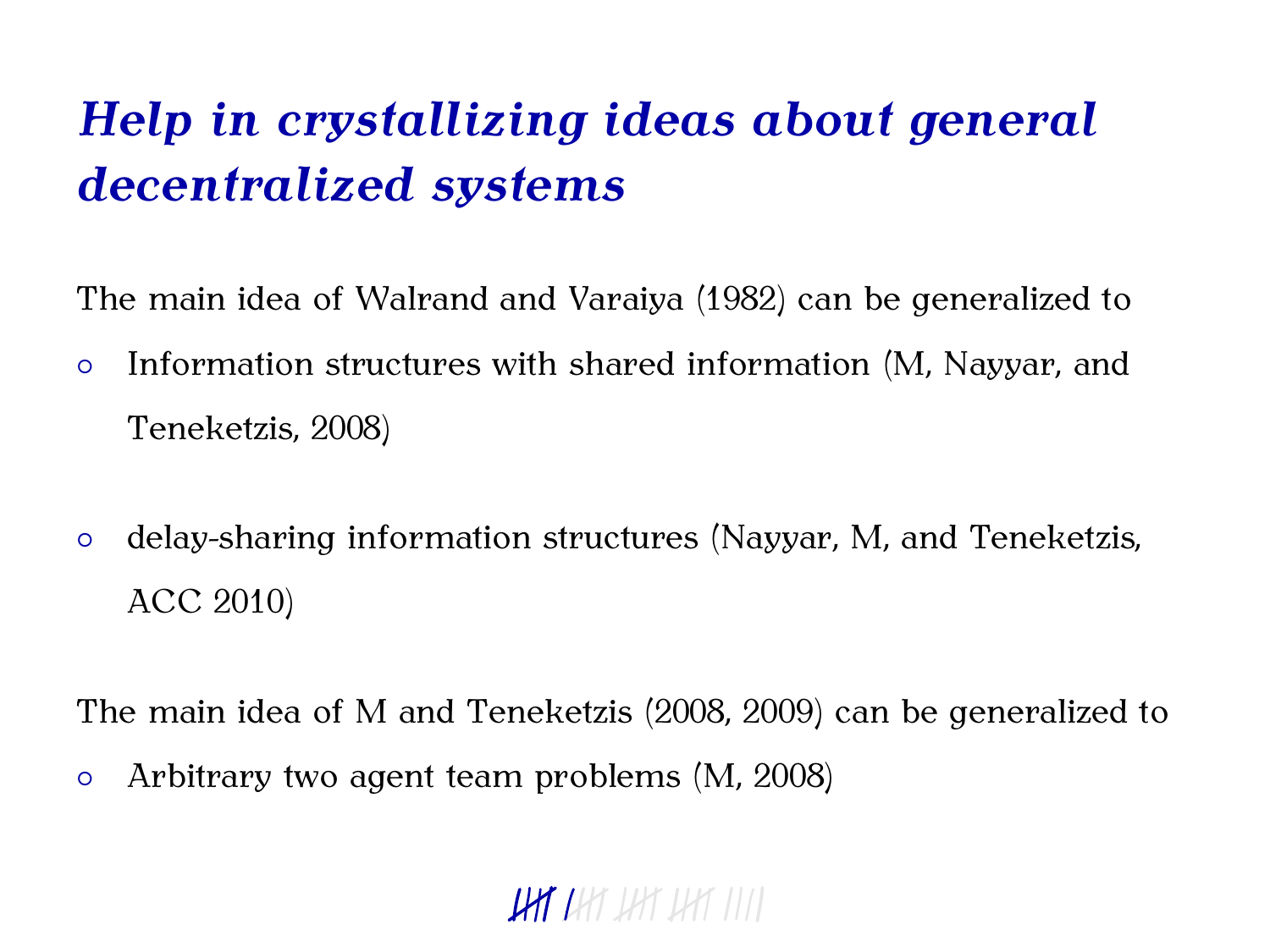### *Solution Approach*

*Enc:* (U<sup>t</sup>, V<sup>t</sup>, X<sup>t−1</sup>, Y<sup>t−1</sup>, Z<sup>t−1</sup>) Inner dec: (Y<sup>t</sup>,Z<sup>t−1</sup>) Outer dec: (Z<sup>t</sup>)

Step 1. (U<sup>t−1</sup>,V<sup>t−1</sup>,X<sup>t−1</sup>) at the encoder can be ignored.

Step 2. Y<sup>t−1</sup> at the encoder and the inner decoder can be compressed  $\text{into } \Xi_{t-1} = \Pr(\mathrm{U}_{t-1}, \ \mathrm{V}_{t-1} \mid \mathrm{Y}^{t-1}, \ \mathrm{Z}^{t-1})$ 

Step 3. Z<sup>t−1</sup> at all three can be compressed into  $\Pi_{t-1} = \Pr(U_t, V_t, \ \mathbb{E}_{t-1} | Z^{t-1}).$ 

Step 4. Decoding is a filtration.

**UAT I**AT UAT UAT IIII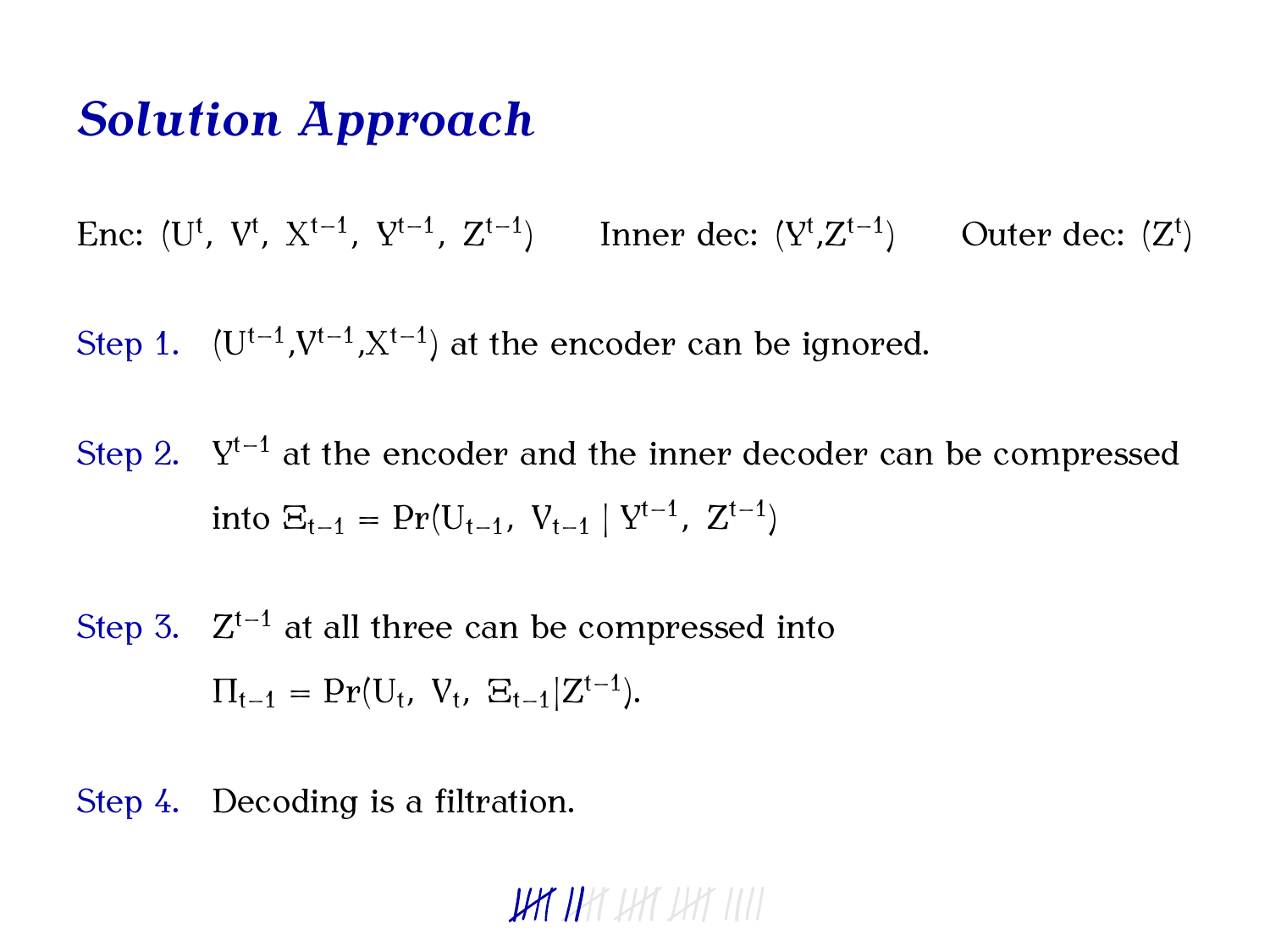### *Step 1: Ignore past at encoder*



Can remove (Ut*−*<sup>1</sup> *,* V t*−*1 *,* Xt*−*<sup>1</sup> ) without loss of optimality

$$
Encoder: X_t = c_t(U_t, V_t, Y^{t-1}, Z^{t-1})
$$

Decoders operate as before

Inner Dec:  $\hat{U}_t = g_{1,t}(Y^t, Z^{t-1})$  Outer Dec:  $\hat{V}_t = g_{2,t}(Z^t)$ 

**UAT AM**T AMT AMT TITT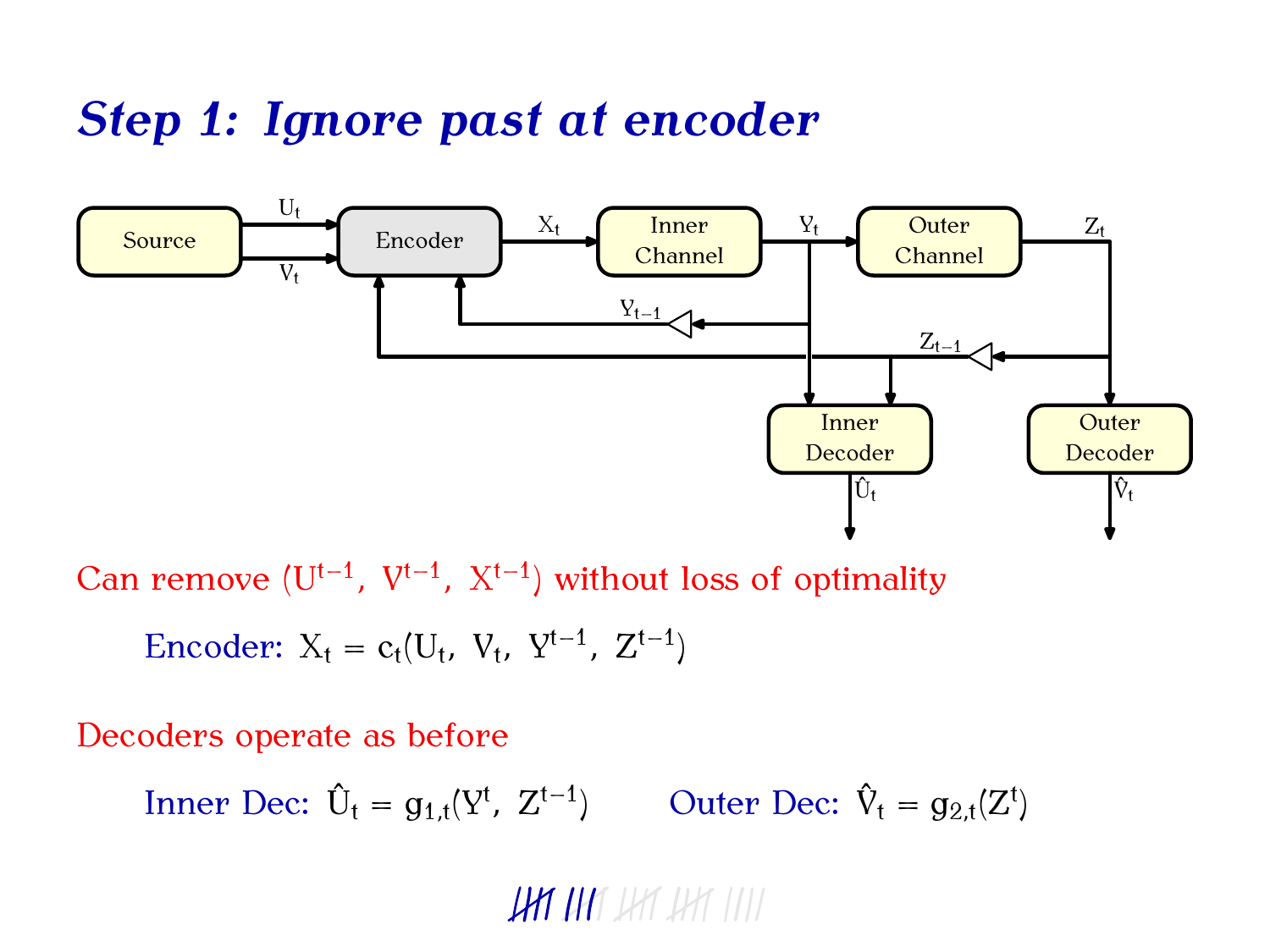## *Common observations*



Encoder's observation:  $(U_t, V_t, Y^{t-1}, Z^{t-1}).$ Inner encoder's observation: (Y<sup>t</sup>, Z<sup>t−1</sup>). Common observation: (Yt*−*<sup>1</sup> *,* Z t*−*1 ).

**THE THE** THE THE TITLE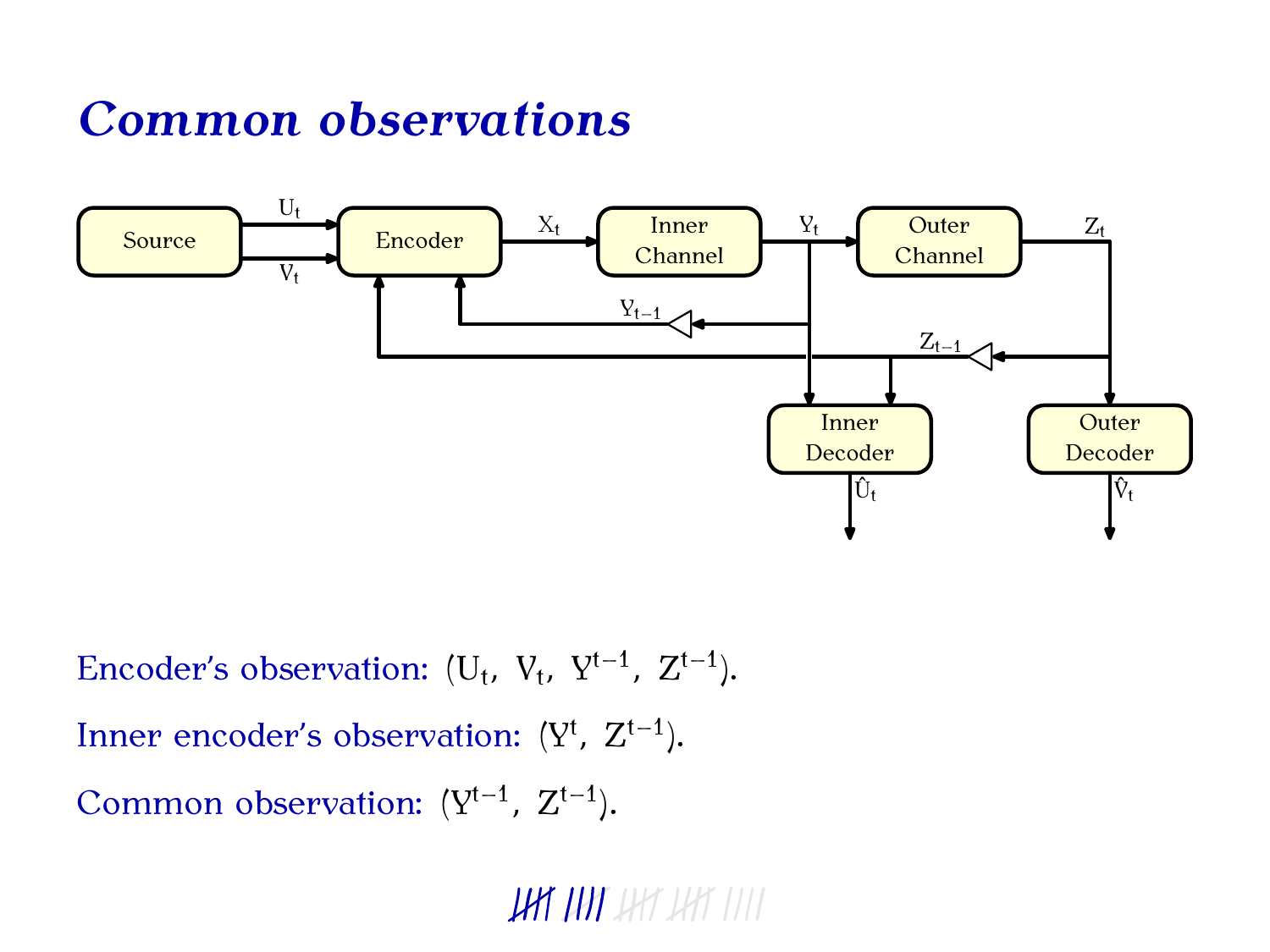## *Step 2: A coordinator for enc and inner dec*



Coordinator's observations: (Yt*−*<sup>1</sup> *,* Z t*−*1 )

Coordinator's decisions:  $\tilde{c}_t : \mathcal{U} \times \mathcal{V} \to \mathcal{X}$  and  $\tilde{g}_{1,t}$ and  $\tilde{g}_{1,t}: \mathcal{Y} \to \hat{\mathcal{U}}.$ 

#### **UAT UAT** UAT UAT IIII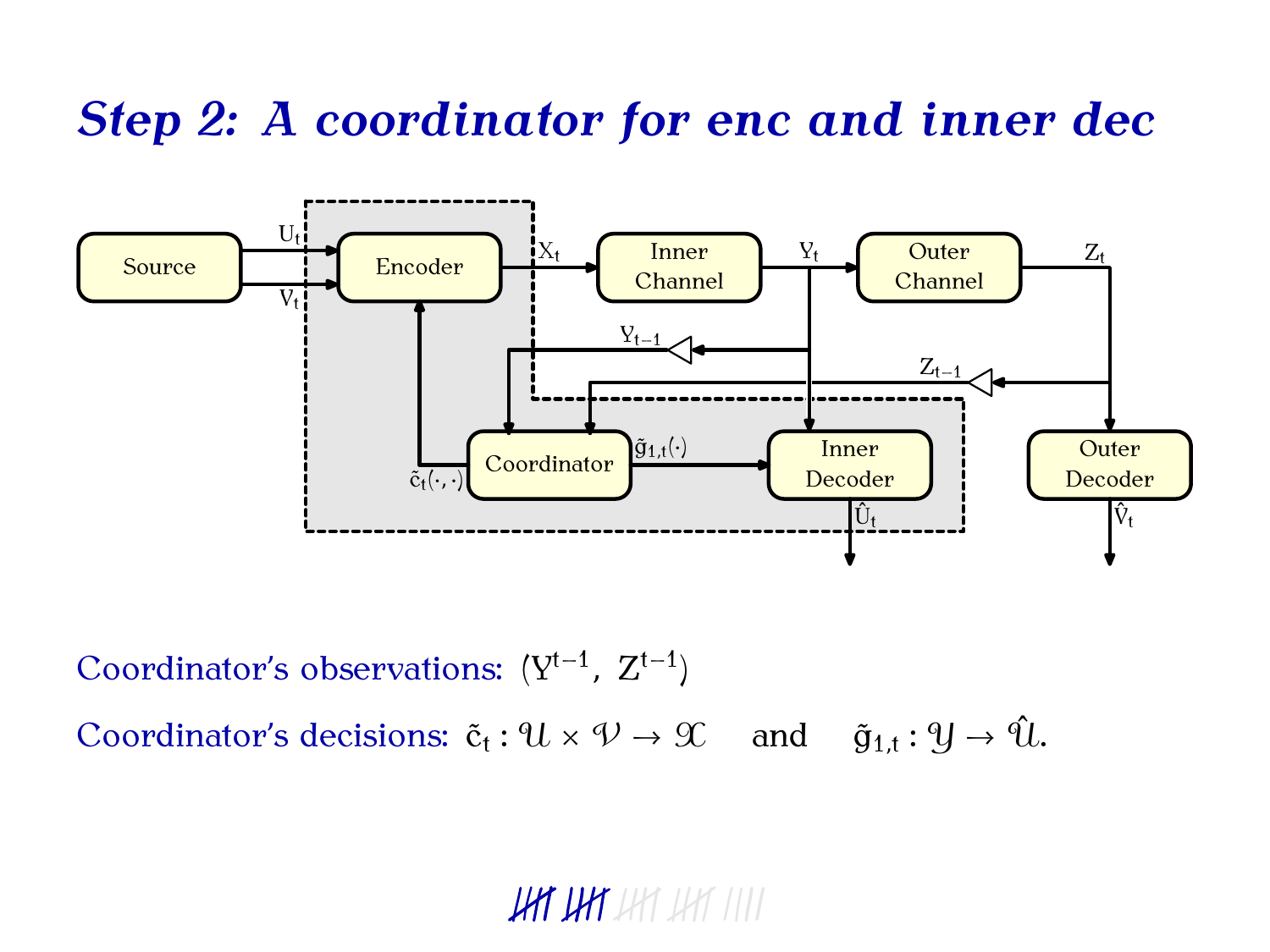## *Step 2: A coordinator for enc and inner dec*



Coordinator's information state:  $\Xi_t(Y^t, Z^t; \tilde{c}^t) = \Pr(U_t, V_t | Y^t, Z^t; \tilde{c}^t)$  ${\rm State \; Update:} \; \xi_t(y^t, \; z^t; \; \tilde{c}^t) = f_1 \left( \; \xi_{t-1}(y^{t-1}, \; z^{t-1}; \; \tilde{c}^{t-1}), \; y_t, \; z_t, \; \tilde{c}_t \right).$ 

#### **JAY JAY** JAY JAY 1111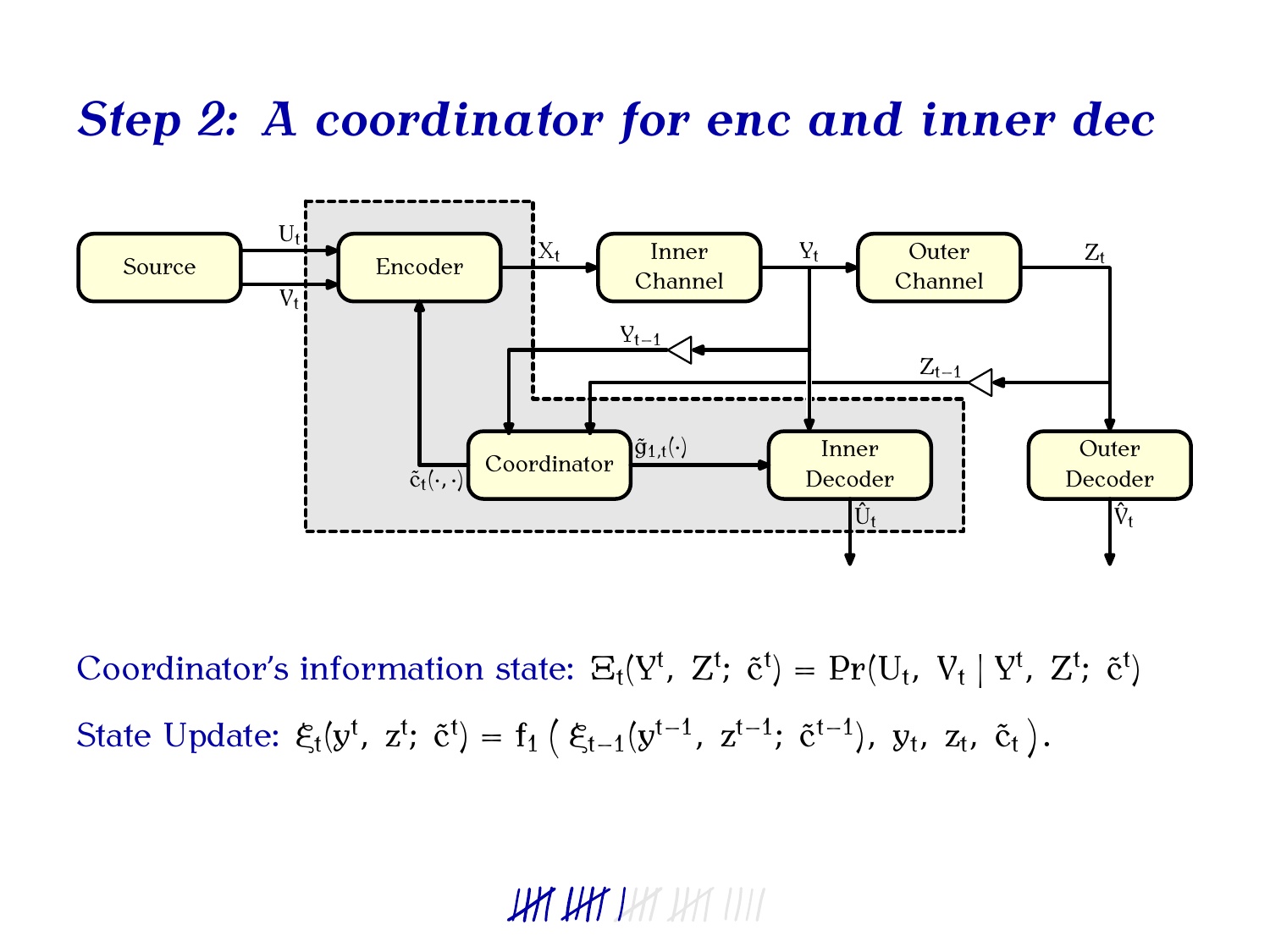## *Step 2: A coordinator for enc and inner dec*



Outer decoder stay same as before  $\hat{V}_t = g_{2,t}(Z^t)$ 

Coordinator can replace Yt*−*<sup>1</sup> with Ξt*−*<sup>1</sup> (but not Zt*−*<sup>1</sup> ) Coordinator's decisions: *,*  $\tilde{g}_{1,t}$  =  $\tilde{\phi}_t(\Xi_{t-1}, Z^{t-1})$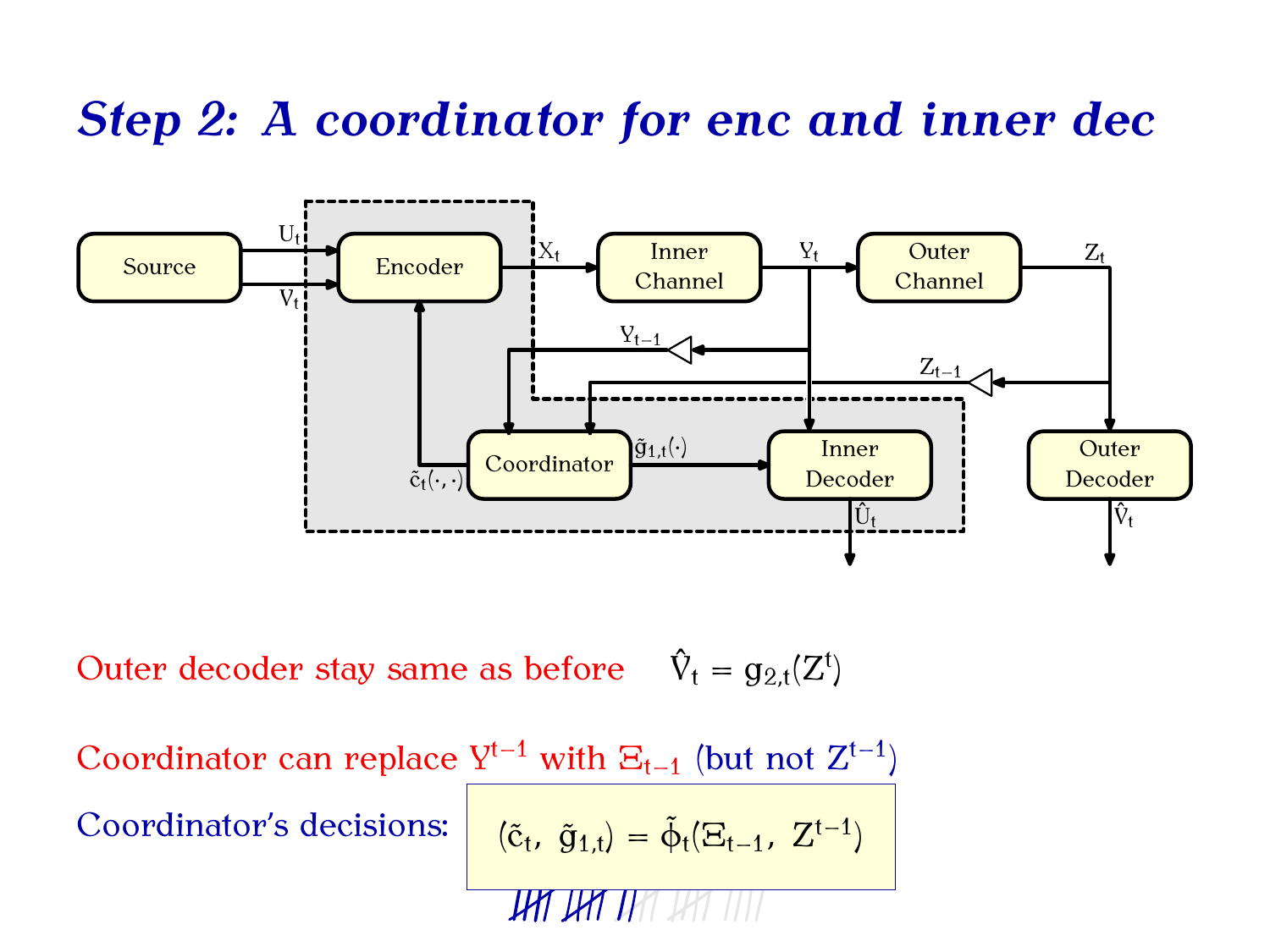### *Back to the original system*



**JAY JAY IA**Y JAY 1111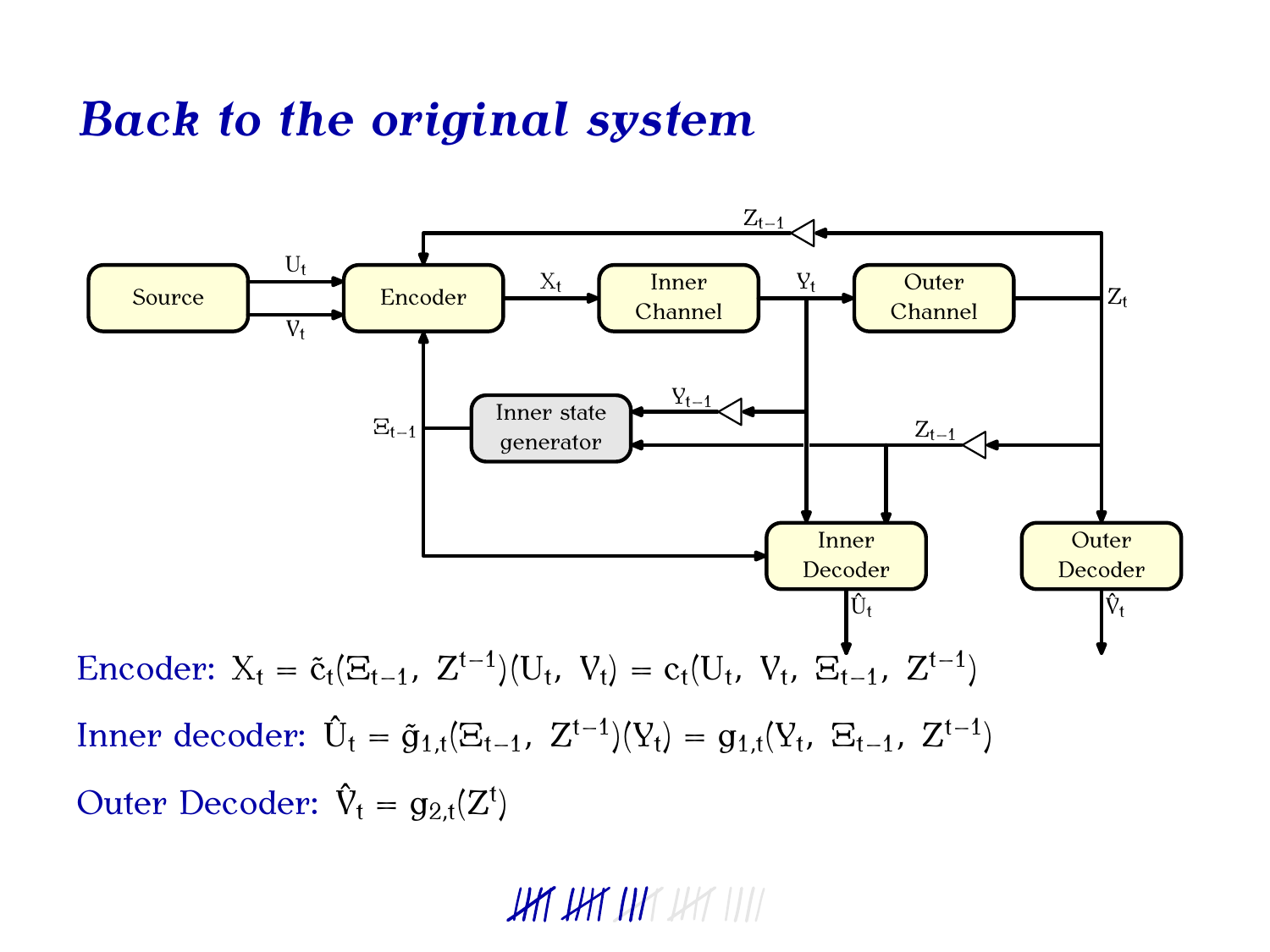## *Common observations*



Common Observations: Z t*−*1

THE THE THE THE TILL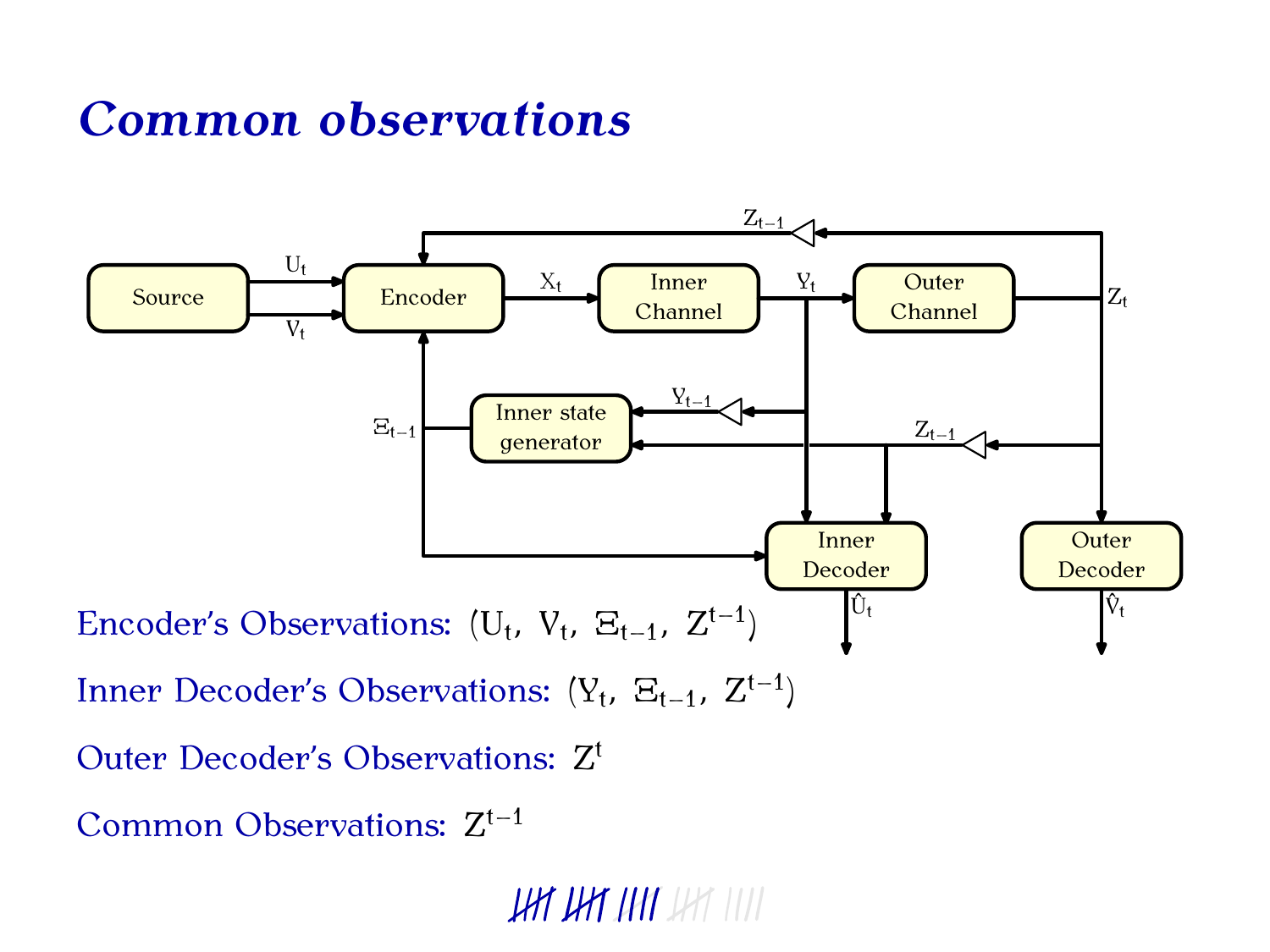### *Step 3: A coordinator for enc and both decs*

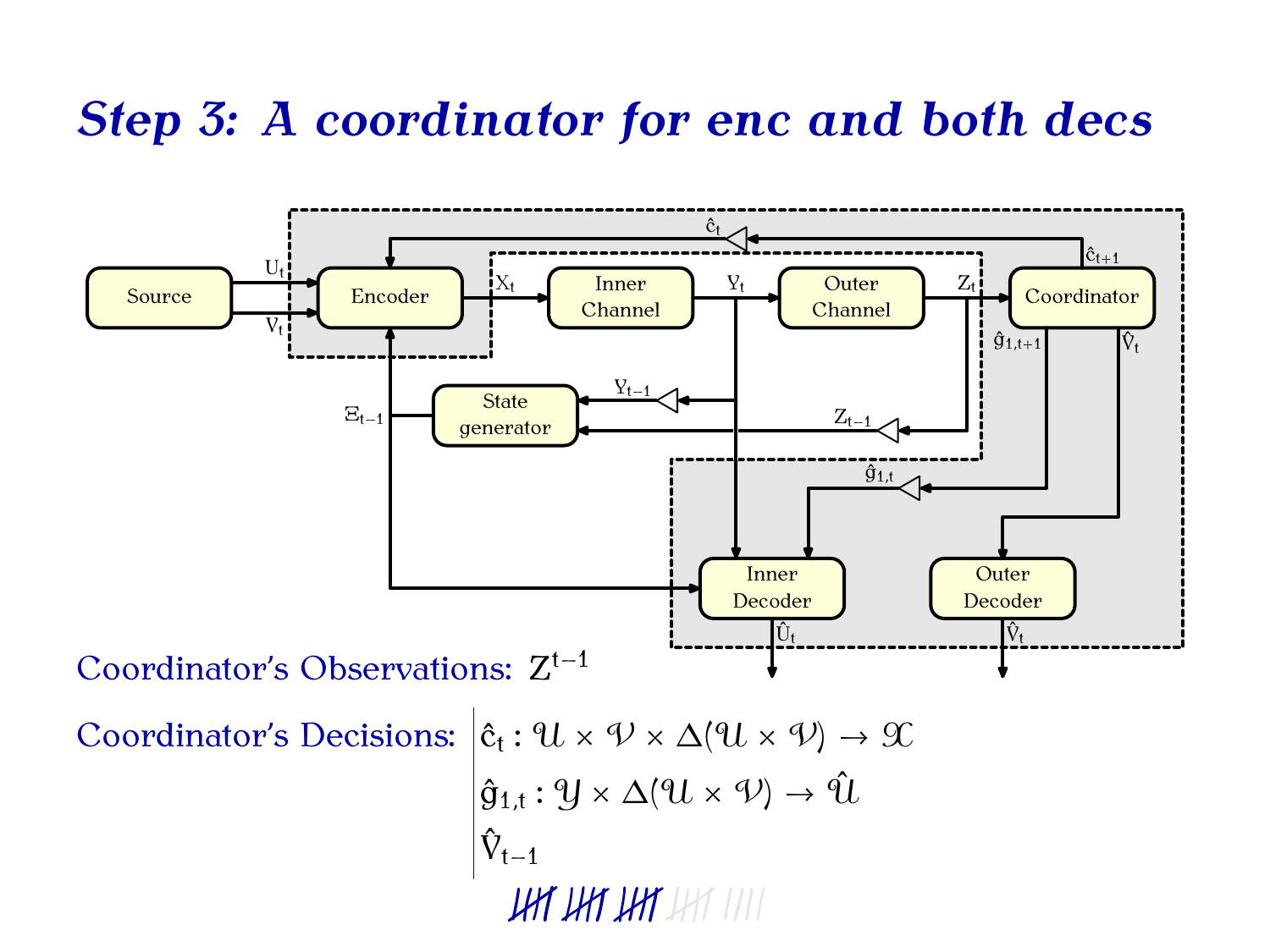### *Step 3: A coordinator for enc and both decs*



Info state:  $\Pi_t(Z^t; \hat{c}^t) = \Pr(U_t, V_t, \Xi_t | Z^t; \hat{c}^t)$ 

State Update:  $\pi_t(z^t; \hat{c}^t) = f_2(\pi_{t-1}(z^{t-1}; \hat{c}^{t-1}), z_t, \hat{c}_t).$ 

#### <u>THE THE THE THE TITLE</u>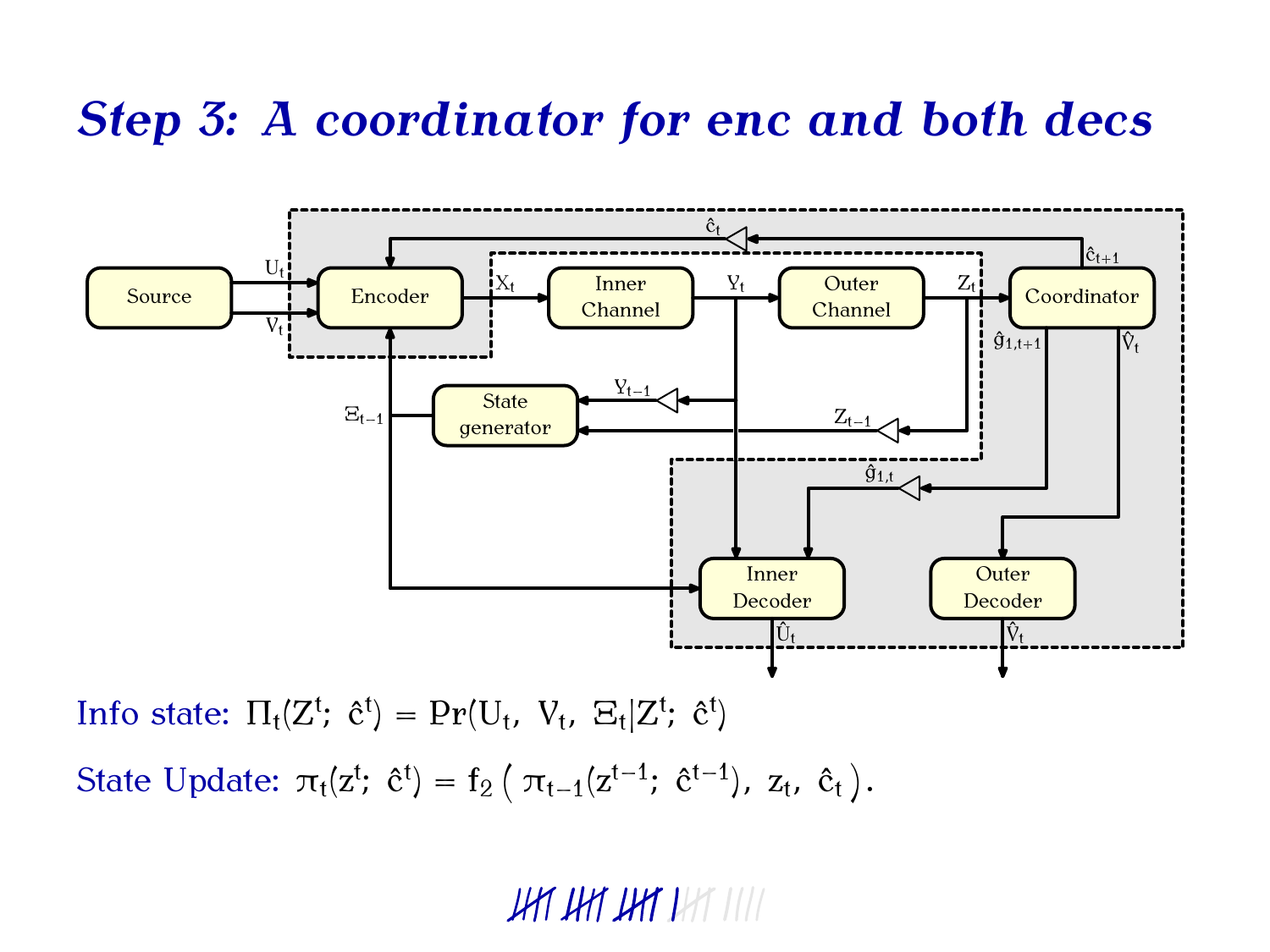### *Step 3: A coordinator for enc and both decs*



**JHT JHT JHT JH**T JIJJ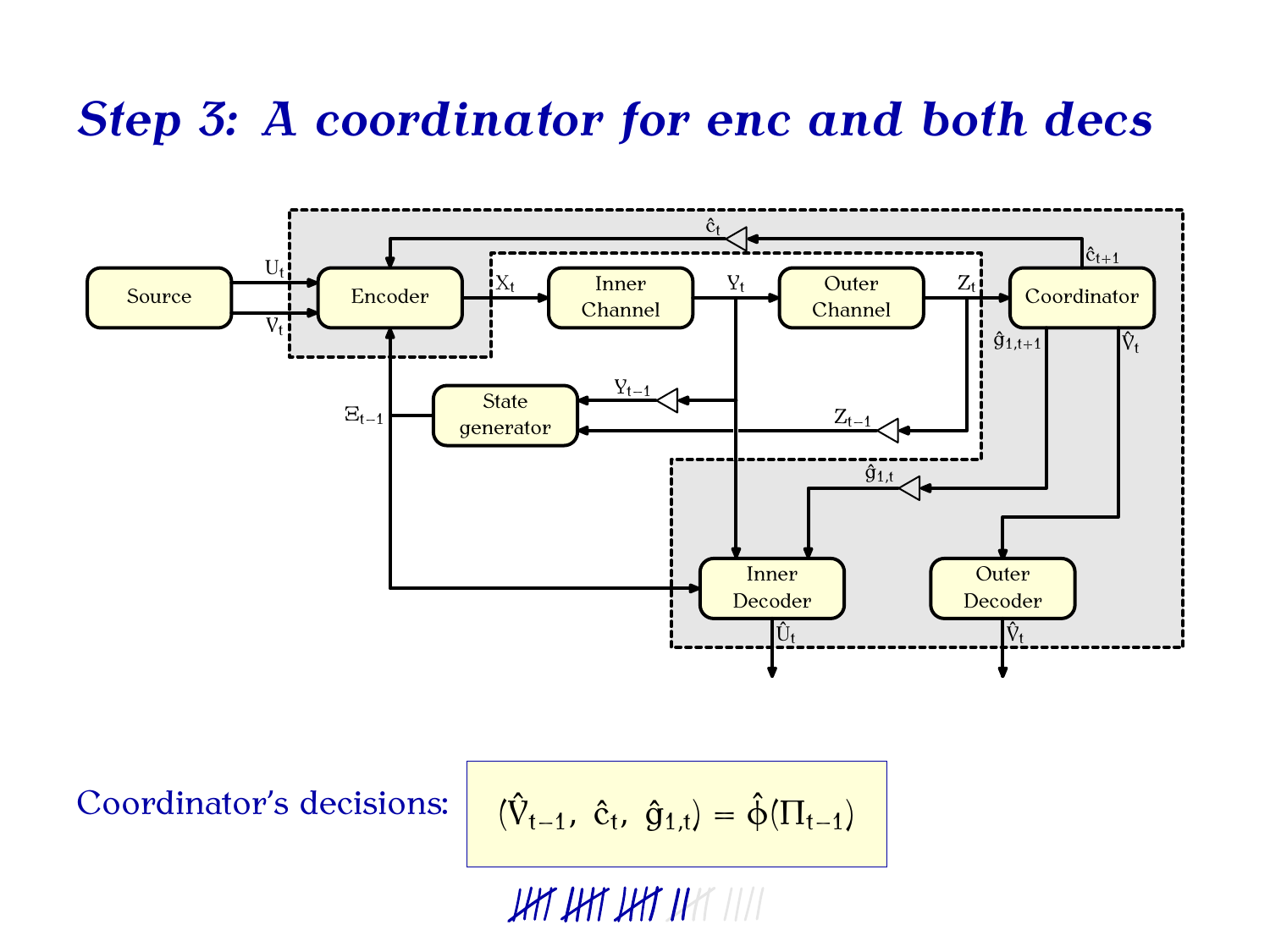### *Back to original system*



Encoder:  $X_t = \hat{c}_t(\Pi_{t-1})(U_t, V_t, \Xi_{t-1}) = c_t(U_t, V_t, \Xi_{t-1}, \Pi_{t-1})$ Inner Decoder:  $\hat{U}_t = \hat{g}_{1,t}(\Pi_{t-1})(Y_t, E_{t-1}) = g_{1,t}(Y_t, E_{t-1}, \Pi_{t-1})$ Outer Decoder:  $\hat{V}_t = g_{2,t}(\Pi_t)$ 

THE THE THE THE VILL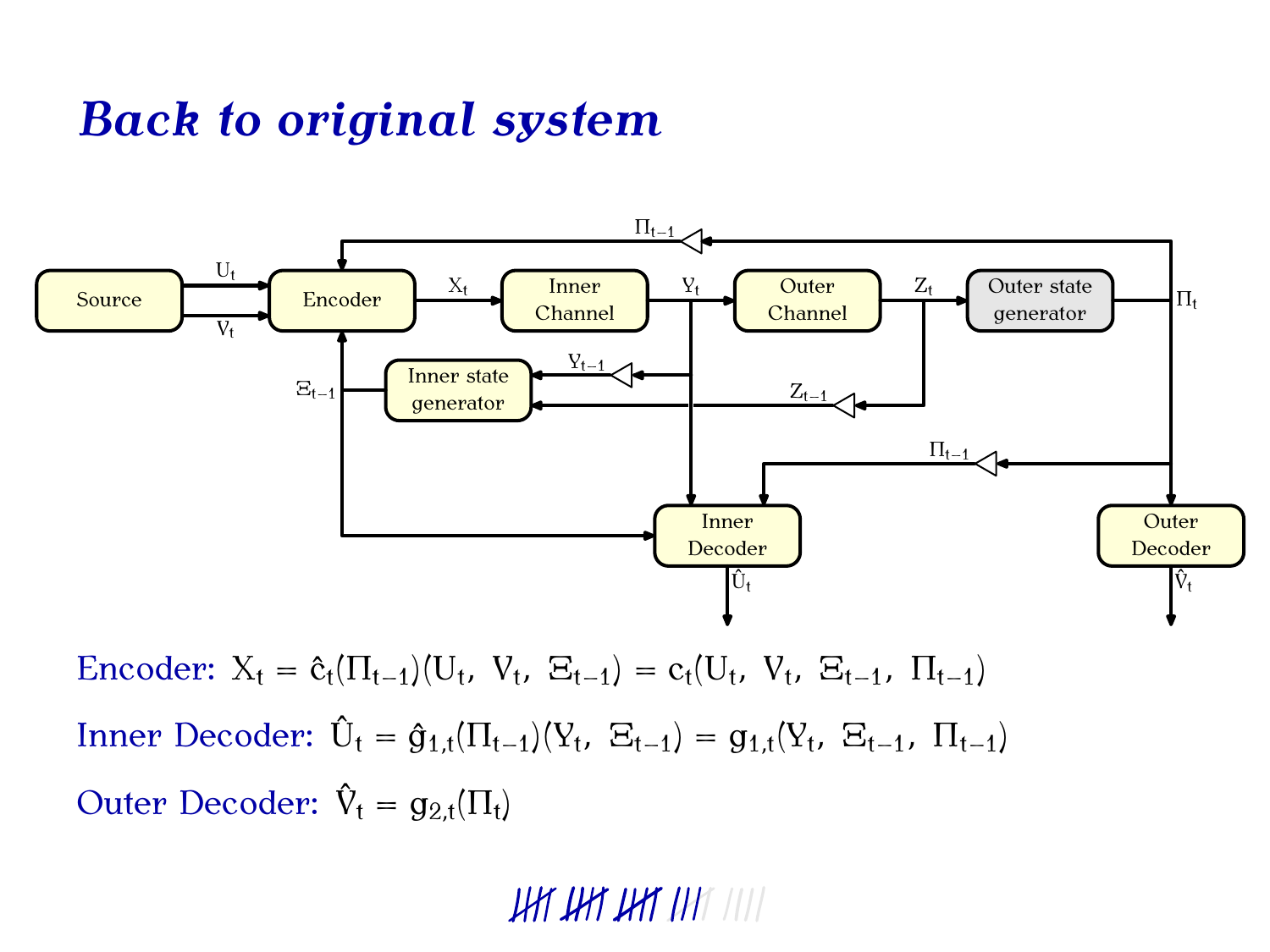#### *Step 4: Decoding is a filtration*

 $\text{Define: } \left| \Theta_{1,t}(Y^t, Z^t; \text{ } c^t) = \Pr(U_t \mid Y^t, Z^{t-1}; \text{ } c^t) \right|$  $\Theta_{2,t}(Z^t; \; \mathrm{c}^t) = \Pr(V_t \mid Z^t; \; \mathrm{c}^t)$ 

**State Computation:** 

$$
\begin{cases} \theta_{1,t}(y^t, z^t; c^t) = h_1 \left( \xi_{t-1}(y^{t-1}, z^{t-1}; \hat{c}^{t-1}), y_t, \hat{c}_t \right) \\ \theta_{2,t}(z^t; c^t) = h_2 \left( \pi_t(z^t; \hat{c}^t) \right) \end{cases}
$$

Optimal Decoding

$$
\hat{V}_t = \tau_{1,t}(\Theta_{1,t})
$$
\n
$$
\hat{V}_t = \tau_{2,t}(\Theta_{2,t})
$$
\nwhere\n
$$
\tau_{1,t}(\theta_1) = \arg\min_{\hat{u} \in \hat{u}} \sum_{u \in \hat{u}} \rho_{1,t}(u, \hat{u})\theta_1(u)
$$
\n
$$
\tau_{2,t}(\theta_2) = \arg\min_{\hat{v} \in \hat{\psi}} \sum_{v \in \hat{\psi}} \rho_{2,t}(v, \hat{v})\theta_2(v)
$$

<u>THE THE THE THE TITLE</u>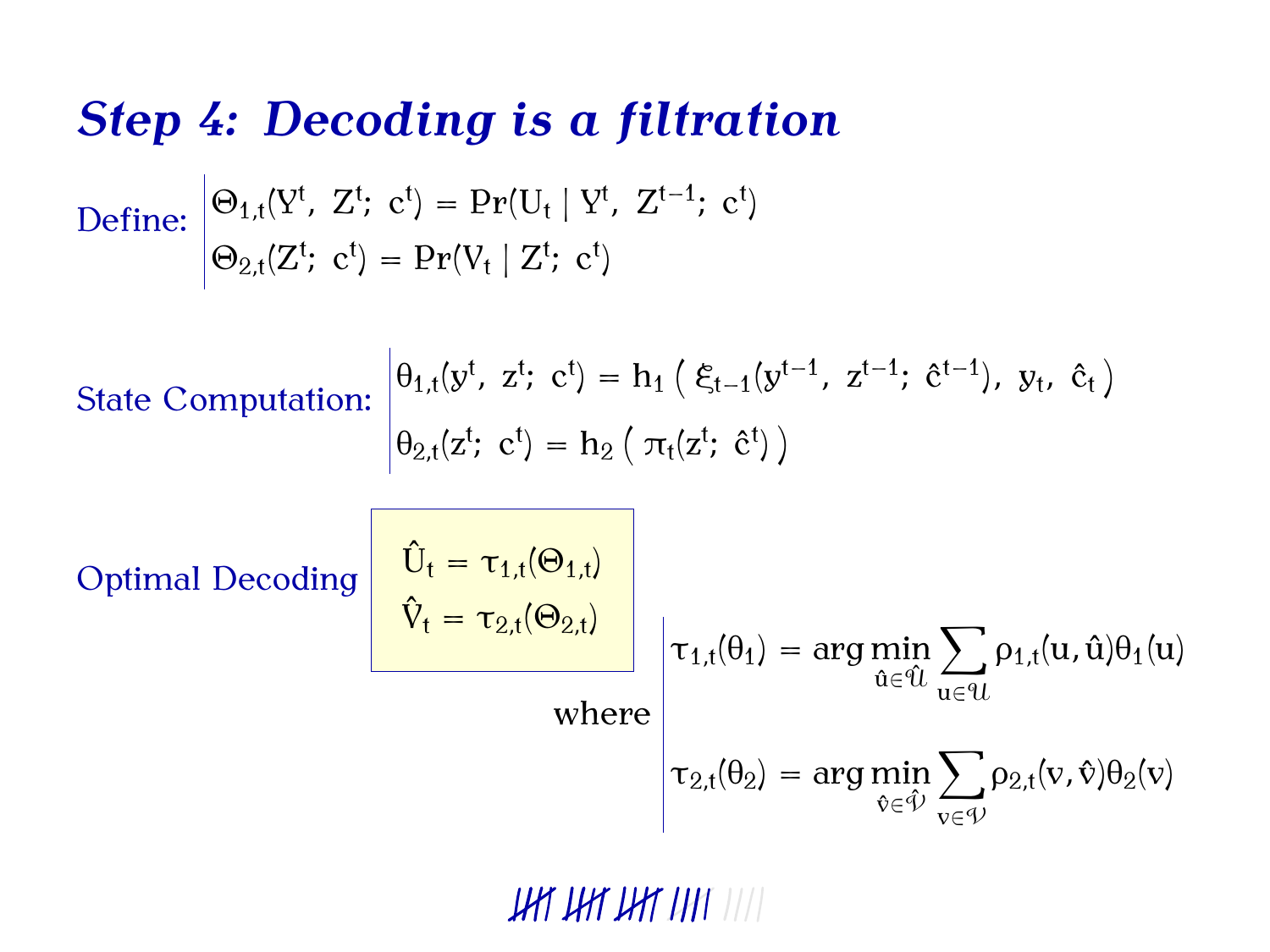### *Final structural result*

Optimal strategy:

$$
X_t = c_t(U_t, V_t, E_{t-1}, \Pi_{t-1})
$$
  

$$
\hat{U}_t = \tau_{1,t}(\Theta_{1,t})
$$
  

$$
\hat{V}_t = \tau_{2,t}(\Theta_{2,t})
$$

State Computations:

\n
$$
\begin{cases}\n\xi_t = f_1(\xi_{t-1}, y_t, z_t, \tilde{c}_t).\n\end{cases}
$$
\nState Computations:

\n
$$
\begin{cases}\n\pi_t = f_2(\pi_{t-1}, z_t, \hat{c}_t).\n\theta_{1,t} = h_1(\xi_{t-1}, y_t, \hat{c}_t).\n\theta_{2,t} = h_2(\pi_t)\n\end{cases}
$$

HAT HAT HAT IIII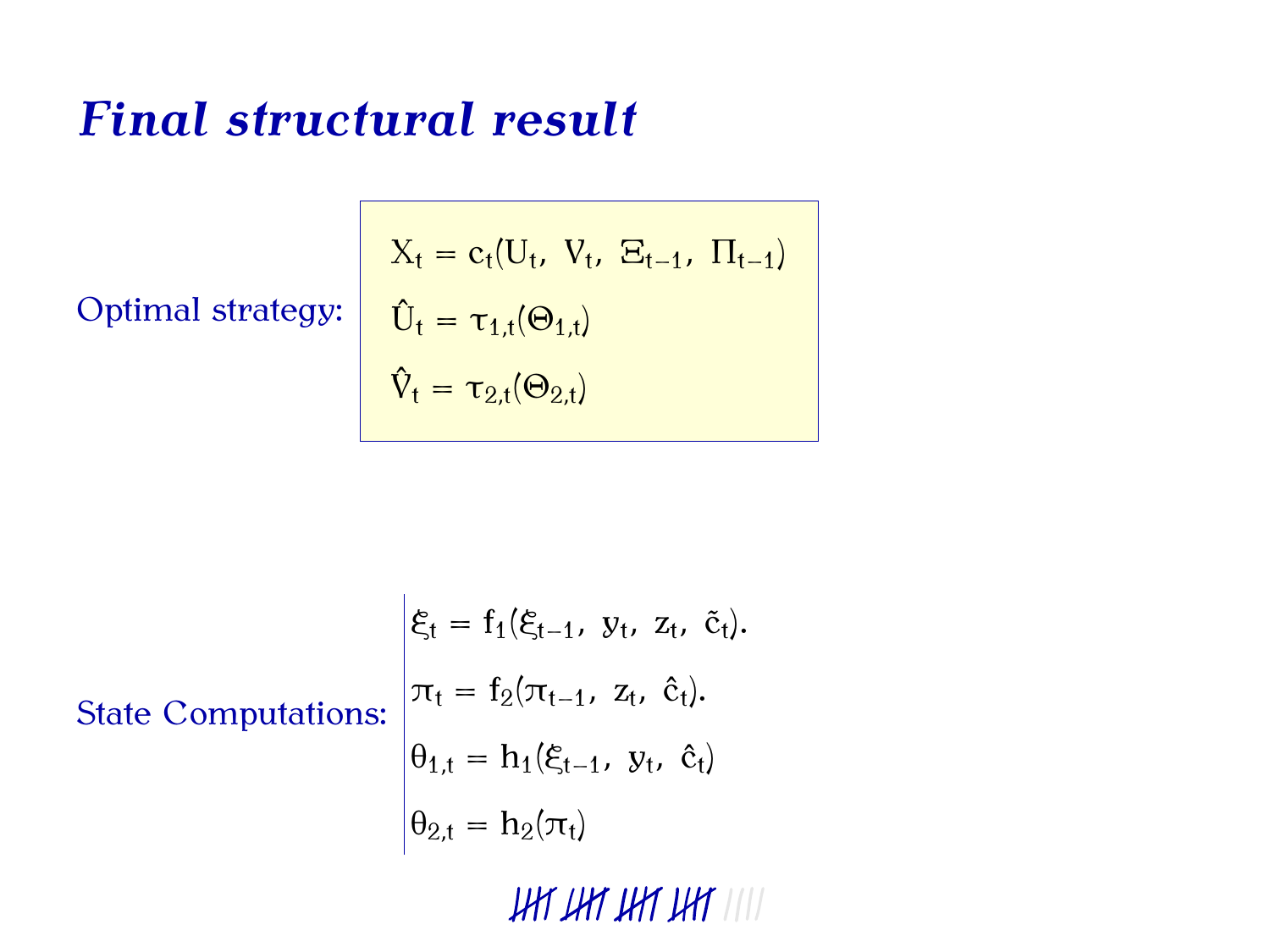# *Final structural result*



HAT HAT HAT IIII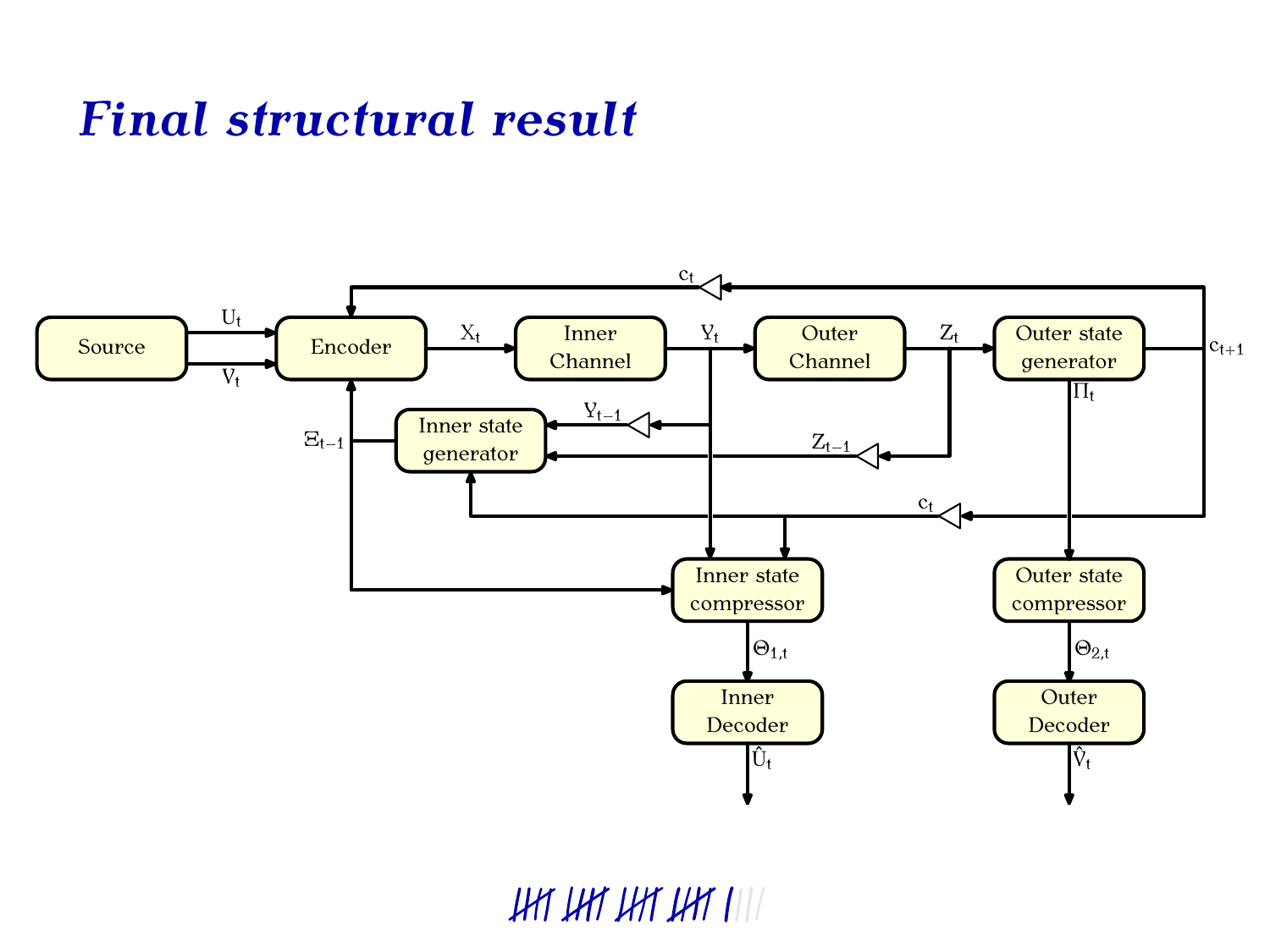#### *Nodes of the system as a state machine*

| Node               | <b>State</b>         | Input                   | Control                | Output                                          |
|--------------------|----------------------|-------------------------|------------------------|-------------------------------------------------|
| Source             | $(U_{t-1}, V_{t-1})$ | indep. noise            |                        | $(U_t, V_t)$                                    |
| Encoder            |                      | $(U_t, V_t, \Xi_{t-1})$ | Ĉt                     | $X_t = \hat{c}_t(U_t, V_t, E_{t-1})$            |
| Inner Channel      |                      | $(X_t, N_{1,t})$        |                        | $Y_t = q_{1,t}(X_t, N_{1,t})$                   |
| Outer Channel      |                      | $(Y_t, N_{2,t})$        |                        | $Z_t = q_{2,t}(Y_t, N_{2,t})$                   |
| Inner state-gen.   | $E_{t-1}$            | $(Y_t, Z_t)$            | Ĉt                     | $E_t = f_1(E_{t-1}, Y_t, Z_t, \hat{c}_t)$       |
| Outer state-gen.   | $\Pi_{t-1}$          | $Z_{t}$                 | Ĉt                     | $\Pi_t = f_2(\Pi_{t-1}, Z_t, \hat{c}_t)$        |
| Inner state-compr. |                      | $(Y_t,E_{t-1})$         | $\mathbf{\hat{c}}_{t}$ | $\Theta_{1,t} = h_1(\Xi_{t-1}, Y_t, \hat{c}_t)$ |
| Outer state-compr. |                      | $\Pi_{\mathsf{f}}$      |                        | $\Theta_{2,t} = h_2(\Pi_t)$                     |
| Inner decoder      |                      | $\Theta_{1,t}$          |                        | $\hat{U}_t = \tau_{1,t}(\Theta_{1,t})$          |
| Outer decoder      |                      | $\Theta_{2,t}$          |                        | $\hat{V}_1 = \tau_{2,t}(\Theta_{2,t})$          |

Keep track of  $(U_{t-1}, V_{t-1}, E_{t-1}, \Pi_{t-1})$  and  $\hat{c}_t$ 

HAT HAT HAT HIT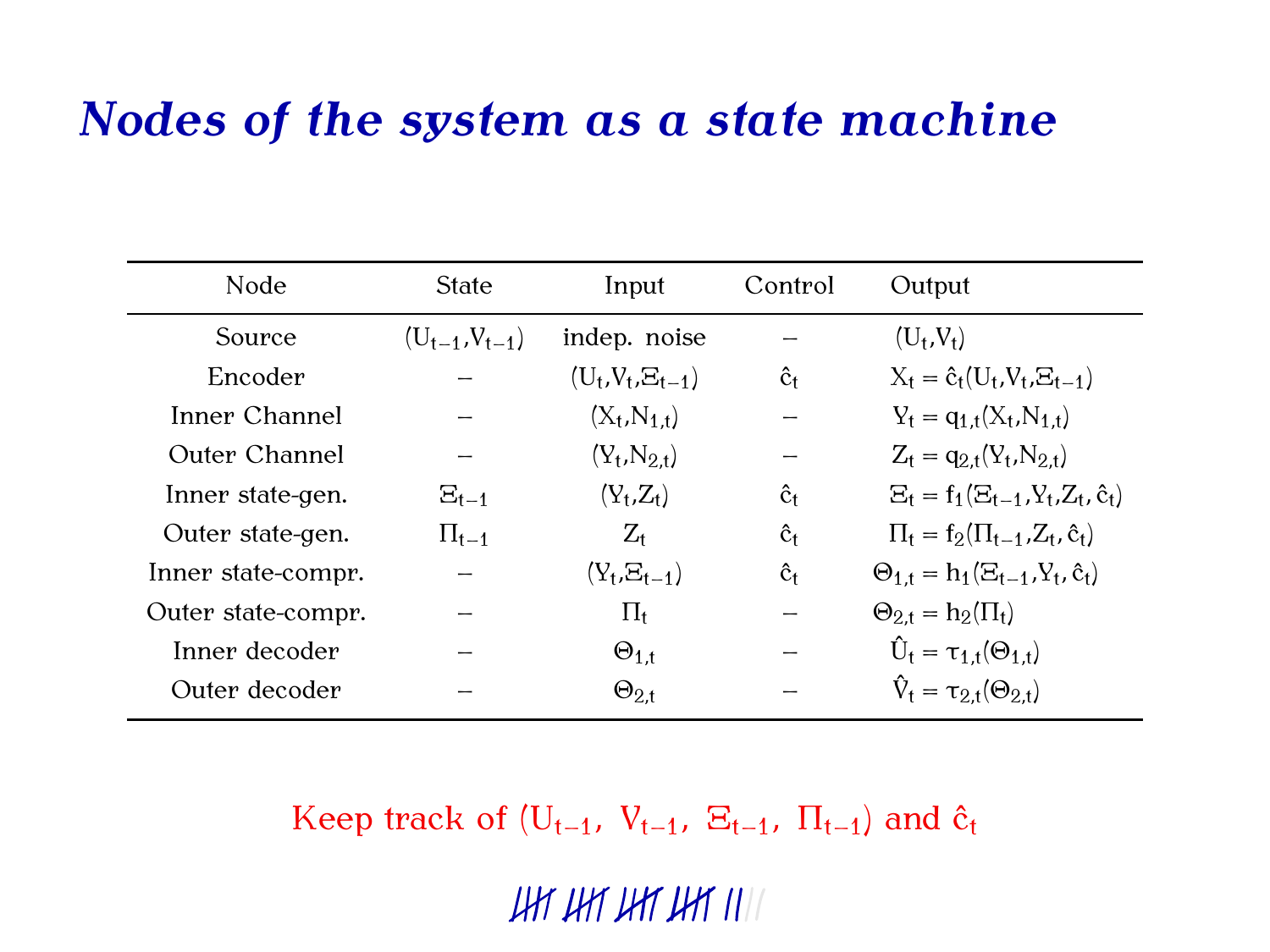### *Sequential Decomposition*

 $\Pi_{t-1}$  is sufficient to keep track of  $(U_{t-1}, V_{t-1}, E_{t-1}, \Pi_{t-1})$  and  $\hat{c}_t$ 

For  $\pi \in \Delta(\mathcal{U} \times \mathcal{V} \times \Delta(\mathcal{U} \times \mathcal{V}))$  define

$$
J_T(\pi) = \inf_{\hat{c}_T \in \hat{\mathcal{C}}} \hat{\rho}_T(\pi, \hat{c}_T),
$$

and for  $t = T - 1, \ldots, 1$ ,

$$
J_t(\pi) = \inf_{\hat{c}_t \in \hat{\mathcal{C}}} \left\{ \hat{\rho}_t(\pi, \hat{c}_t) + \sum_{\tilde{z} \in \mathcal{Z}} \hat{Q}(\tilde{z} | \pi; \hat{c}_t) J_{t+1} \left( f_2(\pi, \tilde{z}, \hat{c}_t) \right) \right\}
$$

THÍ THÍ THÍ THÍ III